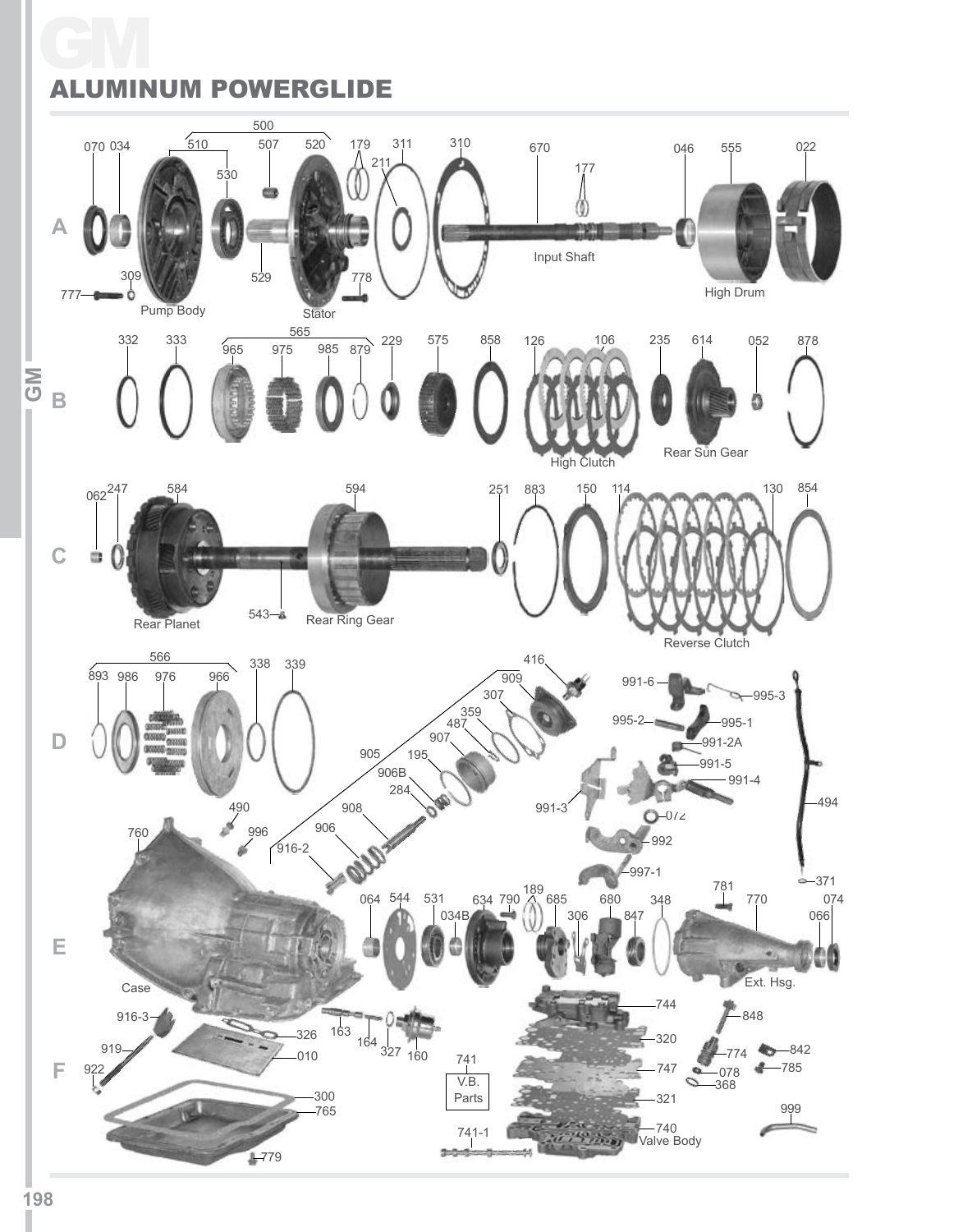## ALUMINUM PO GM

| ILL# Part#     |                                | QTY | REF#   |
|----------------|--------------------------------|-----|--------|
|                | <b>PAPER &amp; RUBBER KITS</b> |     |        |
|                |                                |     |        |
|                |                                |     |        |
|                | <b>OVERHAUL KITS</b>           |     |        |
|                |                                |     |        |
|                |                                |     |        |
|                | <b>MASTER L/STEEL KITS</b>     |     |        |
|                |                                |     |        |
|                |                                |     |        |
|                | <b>MASTER W/STEELS KITS</b>    |     |        |
|                |                                |     |        |
|                |                                |     |        |
|                | <b>SUPER W/STEELS KITS</b>     |     |        |
|                |                                |     | $\leq$ |
|                |                                |     |        |
|                | <b>FILTERS</b>                 |     |        |
|                |                                |     |        |
|                |                                |     |        |
|                |                                |     |        |
|                | <b>BANDS</b>                   |     |        |
|                |                                |     |        |
|                |                                |     |        |
|                |                                |     |        |
|                |                                |     |        |
|                |                                |     |        |
|                |                                |     |        |
|                |                                |     |        |
|                | <b>BUSHINGS</b>                |     |        |
|                |                                |     |        |
|                |                                |     |        |
|                |                                |     |        |
|                |                                |     |        |
|                |                                |     |        |
|                |                                |     |        |
|                |                                |     |        |
|                |                                |     |        |
|                |                                |     |        |
|                |                                |     |        |
|                |                                |     |        |
|                | <b>METAL CLAD SEALS</b>        |     |        |
|                |                                |     |        |
|                |                                |     |        |
|                |                                |     |        |
|                |                                |     |        |
|                |                                |     |        |
|                | <b>FRICTIONS</b>               |     |        |
|                |                                |     |        |
|                |                                |     |        |
| $106$          |                                |     |        |
| $106$          |                                |     |        |
| $106$          |                                |     |        |
| $106$          |                                |     |        |
| $106$<br>$106$ |                                |     |        |
|                |                                |     |        |
|                |                                |     |        |
|                |                                |     |        |
|                |                                |     |        |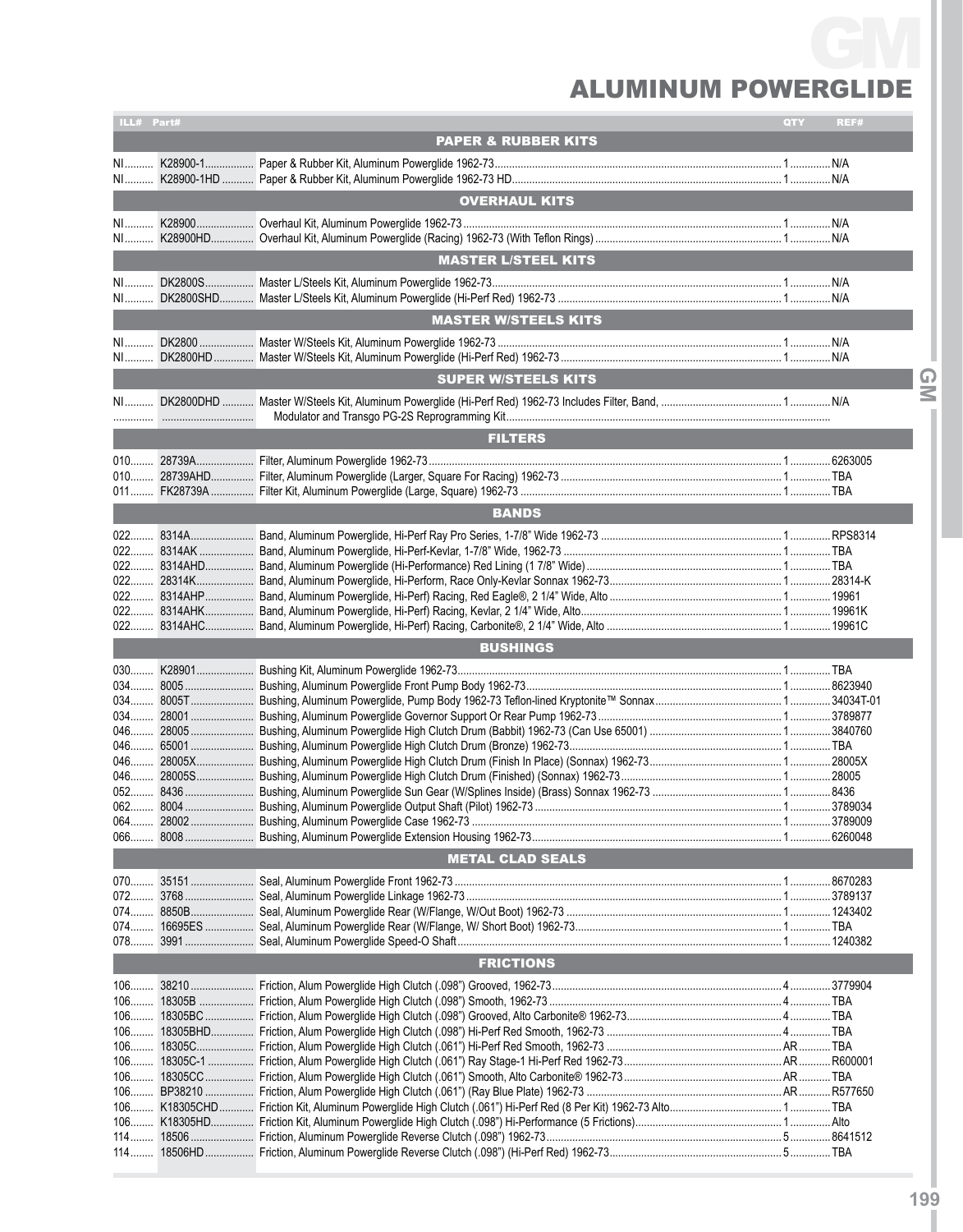# Aluminum Powerglide

|               | ILL# Part# |                                        | QTY | REF# |  |  |
|---------------|------------|----------------------------------------|-----|------|--|--|
|               |            |                                        |     |      |  |  |
|               |            |                                        |     |      |  |  |
|               |            |                                        |     |      |  |  |
|               |            |                                        |     |      |  |  |
|               |            |                                        |     |      |  |  |
|               |            |                                        |     |      |  |  |
| <b>STEELS</b> |            |                                        |     |      |  |  |
|               |            |                                        |     |      |  |  |
|               |            |                                        |     |      |  |  |
|               |            |                                        |     |      |  |  |
|               |            |                                        |     |      |  |  |
|               |            |                                        |     |      |  |  |
|               |            |                                        |     |      |  |  |
|               |            |                                        |     |      |  |  |
|               |            |                                        |     |      |  |  |
|               |            |                                        |     |      |  |  |
|               |            |                                        |     |      |  |  |
|               |            |                                        |     |      |  |  |
|               |            |                                        |     |      |  |  |
|               |            | <b>PRESSURE PLATES</b>                 |     |      |  |  |
|               |            |                                        |     |      |  |  |
|               |            | <b>MODULATORS</b>                      |     |      |  |  |
|               |            |                                        |     |      |  |  |
|               |            |                                        |     |      |  |  |
|               |            |                                        |     |      |  |  |
|               |            |                                        |     |      |  |  |
|               |            |                                        |     |      |  |  |
|               |            | <b>VALVE BODY KITS</b>                 |     |      |  |  |
|               |            |                                        |     |      |  |  |
|               |            | <b>SEALING RINGS</b>                   |     |      |  |  |
|               |            |                                        |     |      |  |  |
|               |            |                                        |     |      |  |  |
|               |            |                                        |     |      |  |  |
|               |            |                                        |     |      |  |  |
|               |            |                                        |     |      |  |  |
|               |            |                                        |     |      |  |  |
|               |            | <b>WASHERS &amp; BEARINGS</b>          |     |      |  |  |
|               |            |                                        |     |      |  |  |
|               |            |                                        |     |      |  |  |
|               |            |                                        |     |      |  |  |
|               |            |                                        |     |      |  |  |
|               |            |                                        |     |      |  |  |
|               |            |                                        |     |      |  |  |
|               |            |                                        |     |      |  |  |
|               |            |                                        |     |      |  |  |
|               |            |                                        |     |      |  |  |
|               |            |                                        |     |      |  |  |
|               |            |                                        |     |      |  |  |
|               |            |                                        |     |      |  |  |
|               |            |                                        |     |      |  |  |
|               |            | <b>GASKETS &amp; RUBBER COMPONENTS</b> |     |      |  |  |
|               |            |                                        |     |      |  |  |
|               |            |                                        |     |      |  |  |
|               |            |                                        |     |      |  |  |
|               |            |                                        |     |      |  |  |
|               |            |                                        |     |      |  |  |
|               |            |                                        |     |      |  |  |
|               |            |                                        |     |      |  |  |
|               |            |                                        |     |      |  |  |
|               |            |                                        |     |      |  |  |
|               |            |                                        |     |      |  |  |
|               |            |                                        |     |      |  |  |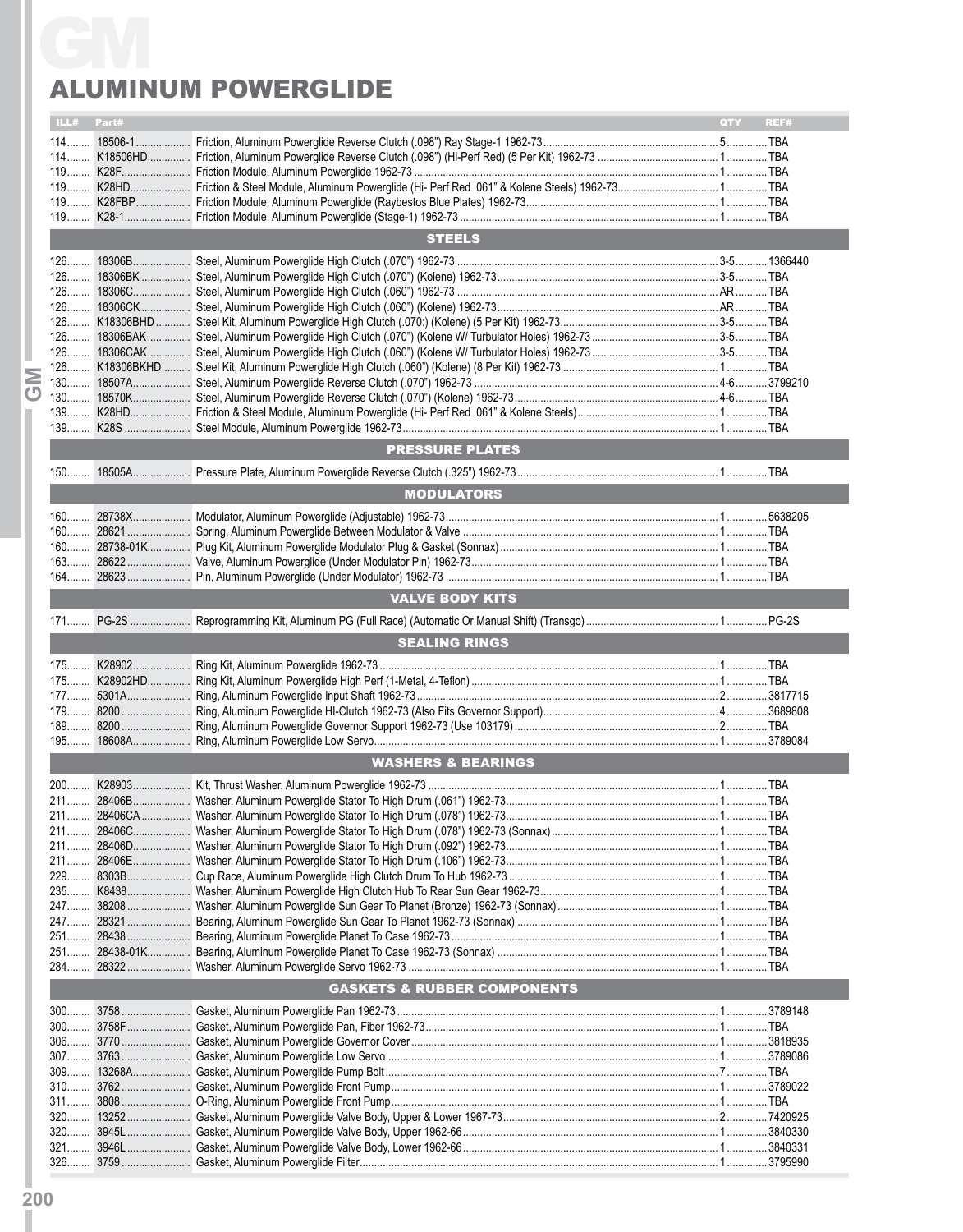## ALUMINUM PO GM

| ILL# Part# |       |                                              | QTY | REF# |
|------------|-------|----------------------------------------------|-----|------|
|            |       |                                              |     |      |
|            |       |                                              |     |      |
|            |       |                                              |     |      |
| 332        |       |                                              |     |      |
| 333        |       |                                              |     |      |
|            |       |                                              |     |      |
|            |       |                                              |     |      |
|            |       |                                              |     |      |
|            |       |                                              |     |      |
|            |       |                                              |     |      |
| 359        |       |                                              |     |      |
|            |       |                                              |     |      |
|            |       |                                              |     |      |
|            |       | ELECTRICAL COMPONENTS                        |     |      |
|            |       |                                              |     |      |
|            |       | <b>PUMPS &amp; PUMP COMPONENTS</b>           |     |      |
|            |       |                                              |     |      |
|            |       |                                              |     |      |
|            |       |                                              |     |      |
|            |       |                                              |     |      |
|            |       |                                              |     |      |
|            |       |                                              |     |      |
|            |       |                                              |     |      |
|            |       |                                              |     |      |
|            |       |                                              |     |      |
|            |       |                                              |     |      |
|            |       | <b>DRUMS &amp; CLUTCH HUBS</b>               |     |      |
|            |       |                                              |     |      |
|            |       |                                              |     |      |
|            |       |                                              |     |      |
|            |       |                                              |     |      |
|            |       |                                              |     |      |
|            |       |                                              |     |      |
|            |       |                                              |     |      |
|            |       |                                              |     |      |
|            |       |                                              |     |      |
|            |       |                                              |     |      |
|            |       |                                              |     |      |
| 575        |       |                                              |     |      |
|            |       |                                              |     |      |
|            |       |                                              |     |      |
|            |       |                                              |     |      |
|            |       |                                              |     |      |
|            |       | PLANETS & COMPONENTS, RING GEARS & SUN GEARS |     |      |
|            |       |                                              |     |      |
|            |       |                                              |     |      |
|            |       |                                              |     |      |
|            |       |                                              |     |      |
|            |       |                                              |     |      |
|            |       |                                              |     |      |
|            |       |                                              |     |      |
|            |       |                                              |     |      |
|            |       |                                              |     |      |
|            |       |                                              |     |      |
|            |       |                                              |     |      |
| 584        |       |                                              |     |      |
| 594        |       |                                              |     |      |
| 594        |       |                                              |     |      |
|            |       |                                              |     |      |
|            |       |                                              |     |      |
| 614        |       |                                              |     |      |
|            |       | <b>SUPPORTS, SHAFTS &amp; HOUSINGS</b>       |     |      |
| 634        |       |                                              |     |      |
|            |       |                                              |     |      |
|            |       |                                              |     |      |
| 670        |       |                                              |     |      |
|            |       |                                              |     |      |
| 680        |       |                                              |     |      |
| 685        | 28859 |                                              |     |      |
| 740        |       |                                              |     |      |
|            |       |                                              |     |      |
| 741        |       |                                              |     |      |
|            |       |                                              |     |      |

**IGMI**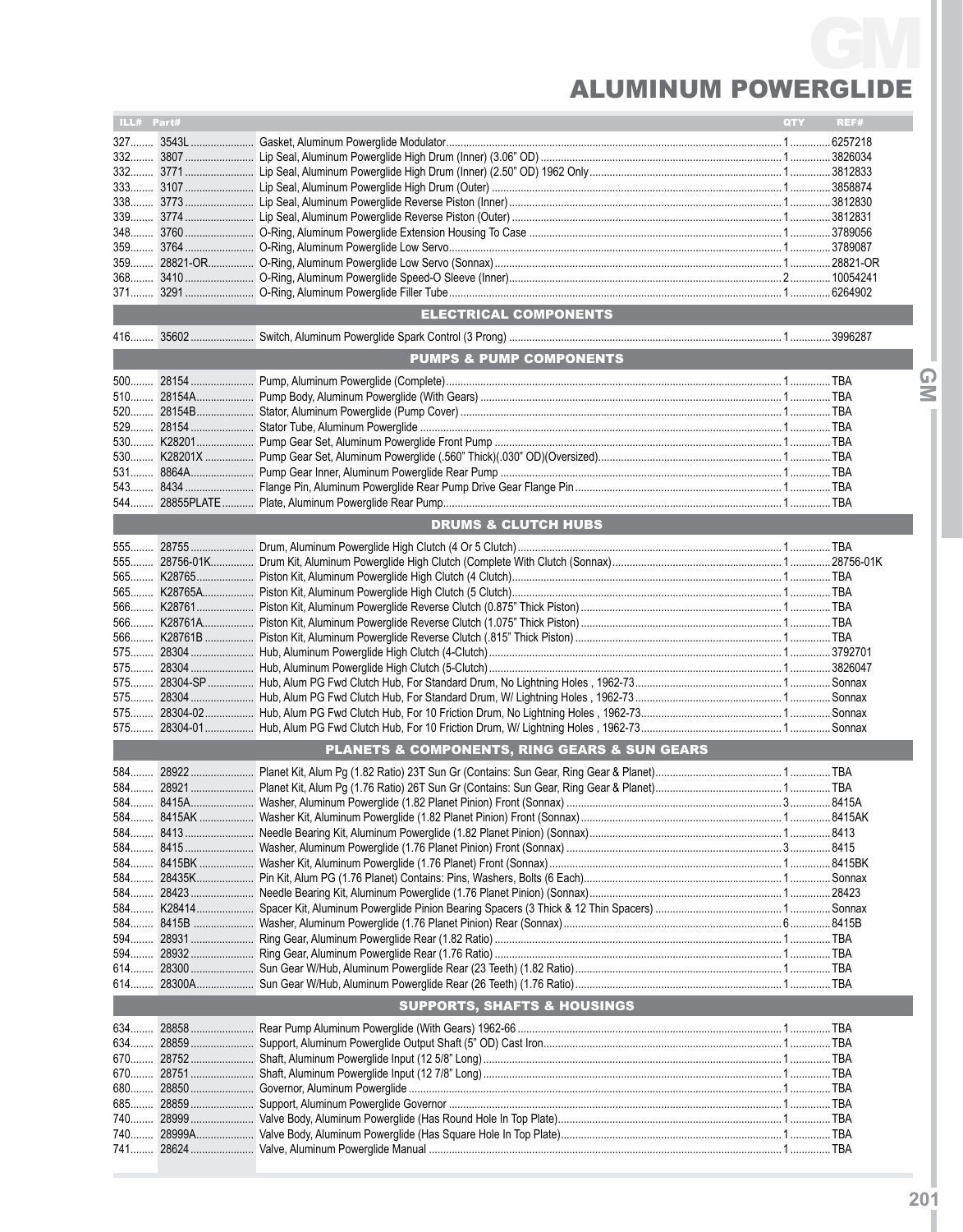|   | ILL# Part# |           |                                                         | QTY | REF# |
|---|------------|-----------|---------------------------------------------------------|-----|------|
|   |            |           |                                                         |     |      |
|   |            |           |                                                         |     |      |
|   |            |           |                                                         |     |      |
|   |            |           |                                                         |     |      |
|   |            |           |                                                         |     |      |
|   |            |           |                                                         |     |      |
|   |            |           |                                                         |     |      |
|   |            |           |                                                         |     |      |
|   |            |           |                                                         |     |      |
|   |            |           |                                                         |     |      |
|   |            |           |                                                         |     |      |
|   |            |           |                                                         |     |      |
|   |            |           |                                                         |     |      |
|   |            |           |                                                         |     |      |
|   |            |           |                                                         |     |      |
|   |            |           |                                                         |     |      |
| ஶ |            |           |                                                         |     |      |
|   |            |           |                                                         |     |      |
|   |            |           |                                                         |     |      |
|   |            |           |                                                         |     |      |
|   |            |           | <b>SNAP RINGS, SPRINGS, PISTONS &amp; MISCELLANEOUS</b> |     |      |
|   |            |           |                                                         |     |      |
|   |            |           |                                                         |     |      |
|   |            |           |                                                         |     |      |
|   |            |           |                                                         |     |      |
|   |            |           |                                                         |     |      |
|   |            |           |                                                         |     |      |
|   |            |           |                                                         |     |      |
|   |            |           |                                                         |     |      |
|   |            |           |                                                         |     |      |
|   |            |           |                                                         |     |      |
|   |            |           |                                                         |     |      |
|   |            |           |                                                         |     |      |
|   |            |           |                                                         |     |      |
|   |            |           |                                                         |     |      |
|   |            |           |                                                         |     |      |
|   |            |           |                                                         |     |      |
|   |            |           |                                                         |     |      |
|   |            |           |                                                         |     |      |
|   |            |           |                                                         |     |      |
|   |            |           |                                                         |     |      |
|   |            |           |                                                         |     |      |
|   |            |           |                                                         |     |      |
|   |            | 975 28320 |                                                         |     |      |
|   | 976        |           |                                                         |     |      |
|   |            |           |                                                         |     |      |
|   |            |           |                                                         |     |      |
|   |            |           |                                                         |     |      |
|   |            |           |                                                         |     |      |
|   |            |           |                                                         |     |      |
|   |            |           |                                                         |     |      |
|   | $992$      |           |                                                         |     |      |
|   | 992        |           |                                                         |     |      |
|   |            |           |                                                         |     |      |
|   |            |           |                                                         |     |      |
|   |            |           |                                                         |     |      |
|   |            |           |                                                         |     |      |
|   |            |           |                                                         |     |      |
|   |            |           |                                                         |     |      |
|   | 997        |           |                                                         |     |      |
|   | 999        |           |                                                         |     |      |